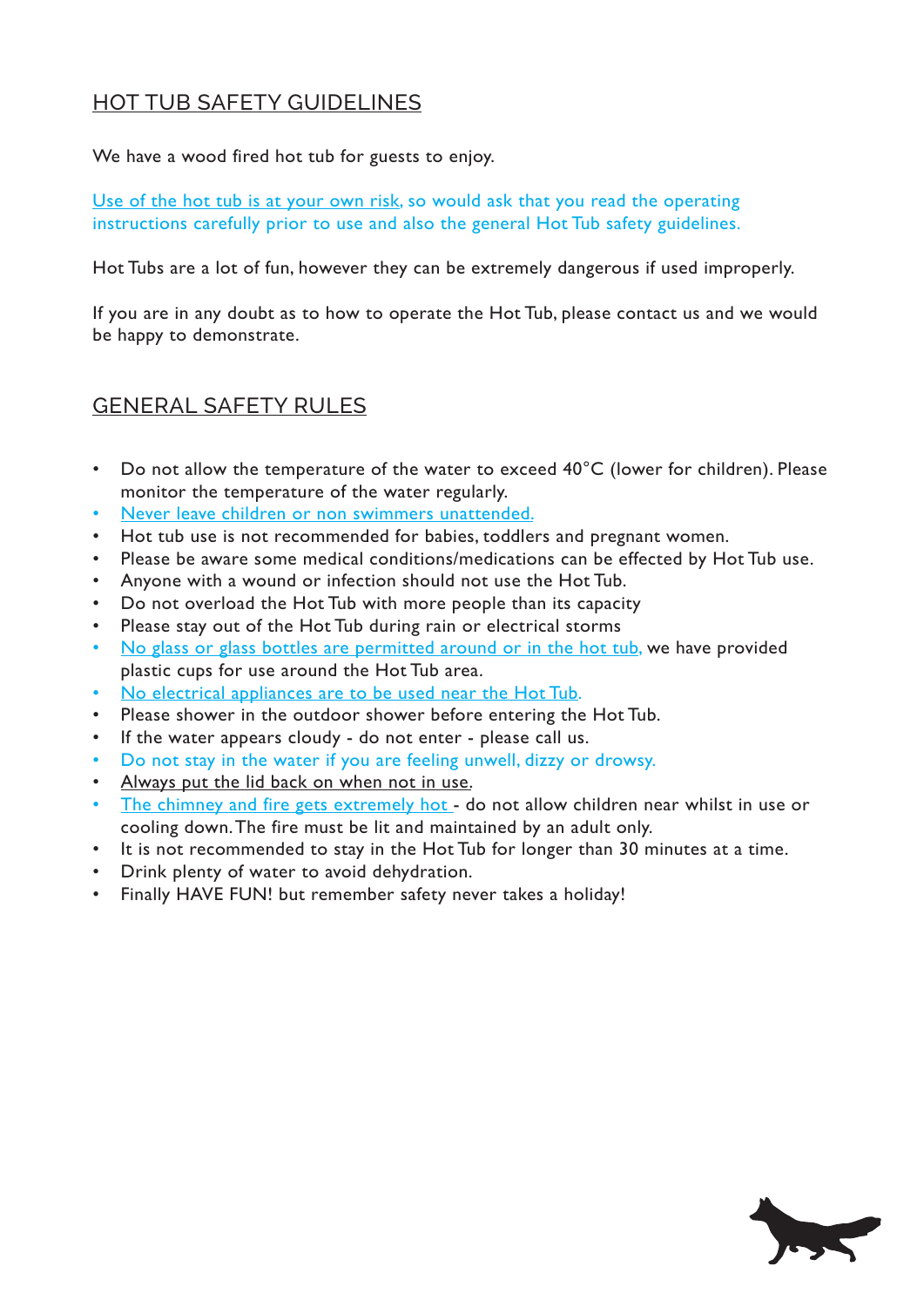## HOT TUB INSTRUCTIONS

**We have a wood fired hot tub for our guests to enjoy. As with many aspects of The Den it is a result of upcycling. The tub was originally electrically operated but had developed faults so become redundant at its former home. We have converted it to wood heating which not only makes its operation more straightforward, but also more sustainable and environmental friendly.**

**Therefore the control panel and related items (capped off jet outlets, filter housings etc) are legacies of the previous electrical operation but do not affect or limit the current functionality.** 

**Use of the hot tub is at your own risk so we would ask that you read the operating instructions and safety guidelines carefully prior to use.** 

**Hot tubs are a lot of fun, however they can be extremely dangerous if used improperly.** 

**If you have any questions or are unsure of any aspect of using the tub, please let us know and we will be happy to demonstrate..** 

**For your safety and the correct operating of the tub please observe the following at all times.**

- **• Do not attempt to lift the wooden lids on your own, they should always be handled by 2 or more people. Move them gently across the top edge of the tub, lifting rather than sliding where possible.**
- **• Children must be supervised at all times and not permitted to use the wood fired heater at any time, this must always be done by an adult who is familiar with the correct operation. Take great care around the heater when in use, it will get hot, particularly on the front fascia, the door section and the chimney - a heat guard is fitted to the chimney to avoid accidental contact. Only dry wood must be used, anything else may damage the heater. The heater must not be used unless the tub is fully filled and covering the outlet. NB - we sell bags of dry timber and kindling in the honesty shop (adjacent to The Old Station House). Approximately two bags of timber are usually sufficient to heat the tub from cold water fill temperature.**
- **• When using the tub, frequently monitor the temperature using the floating thermometer. Do not use the tub If the temperature is above 40 degrees centigrade (use a lower safety temperature for children). Wait until the temperature reduces or use the hosepipe to add cold water and stir with the paddle.**
- Do not use the hot tub during storms NB the managers may need to remove the **chimney sections and lids during windy weather for safety.**
- During cold weather, the tub must always be fully drained down, when not in use, **to prevent freezing which could cause damage.**

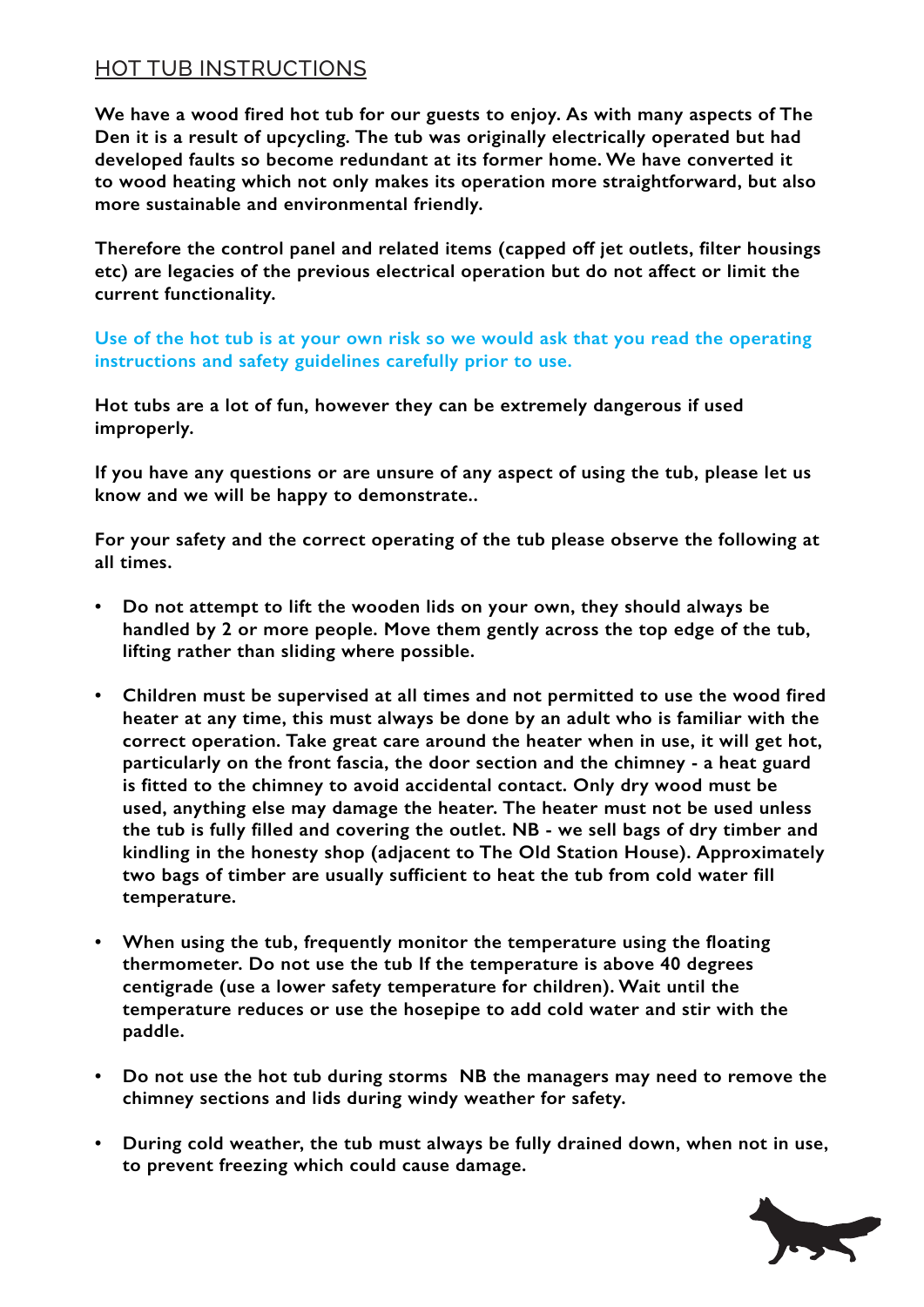- **• The tub should not be used for babies, very young children or by anyone who is pregnant. People with certain medical conditions should seek advice from their doctor before using the tub. Please review the attached chart for guidance**
- **• Anyone with a wound or infection should not use the hot tub.**
- **The tub should not be overloaded.**
- **• Please take care around the section where the hot water from the wood fired heater enters the tub (the upper stainless steel outlet adjacent to the heater) this may be uncomfortably hot, avoid sitting in this area.**
- **• Please shower before using the hot tub and do not add any chemicals or other products to the water.**
- **• No electrical appliances are to be used near the hot tub. No glass or bottles are permitted in or near to the hot tub**
- Please do not use the tub when under the influence of alcohol or any medication **which could result in drowsiness or impaired judgement.**
- **• We recommend the tub is used for a maximum of 30 minutes per session.**
- **• Please stay hydrated drink water**
- **• Do not bathe alone**
- **• When not using the tub, please ensure the bubble wrap layer is in place and the lids are on.**

|  |  |  |  |  | If in doubt or you have any concerns, please contact the site managers. |
|--|--|--|--|--|-------------------------------------------------------------------------|
|--|--|--|--|--|-------------------------------------------------------------------------|

| Condition                  | Duration of bathing<br>(in minutes) | Water temperature<br>(in degrees centigrade) |
|----------------------------|-------------------------------------|----------------------------------------------|
|                            |                                     |                                              |
| Arthritis                  | 15 to 20                            | 35 degrees                                   |
| <b>Fibrosis</b>            | 20                                  | 35 degrees                                   |
| <b>High Blood Pressure</b> | 15 to 20                            | 35 degrees                                   |
| Lumbago                    | 20 to 25                            | 40 degrees                                   |
| Mental depression          | 20                                  | 35 degrees                                   |
| Poor blood circulation     | 20 to 25                            | 35 degrees                                   |
| Rheumatism                 | 20 to 25                            | 35 degrees                                   |
| Run down conditions        | 15 to 20                            | 35 degrees                                   |
| <b>Sciatica</b>            | 15 to 20                            | 35 degrees                                   |
| Strains and sprains        | 20 to 25                            | 40 degrees                                   |
| Varicose veins             | 20 to 25                            | 35 degrees                                   |
|                            |                                     |                                              |

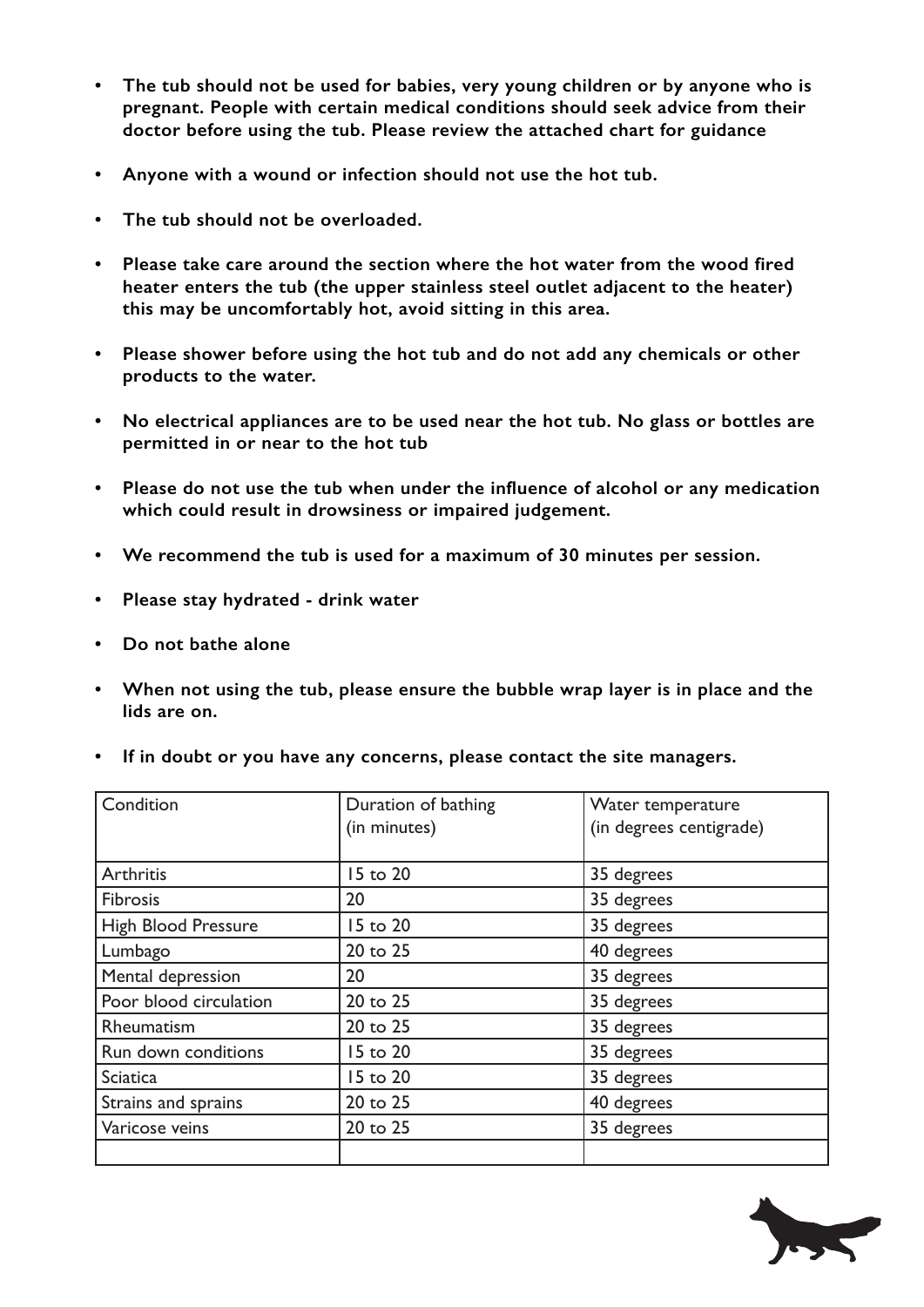**To operate the tub - please follow the following steps:**

**1. Remove the timber lids and place carefully in an upright position nearby**



- **2. Remove the bubble wrap layer and place with the timber lids**
- **3. Ensure the gate valve (red handle) at the rear of the tub is open (anti-clockwise)**



**4. Set up the hosepipe - place the hose-reel (near to the outside sink and tap), to face to tub. Carefully lay out the hose pipe to the hot tub.** 



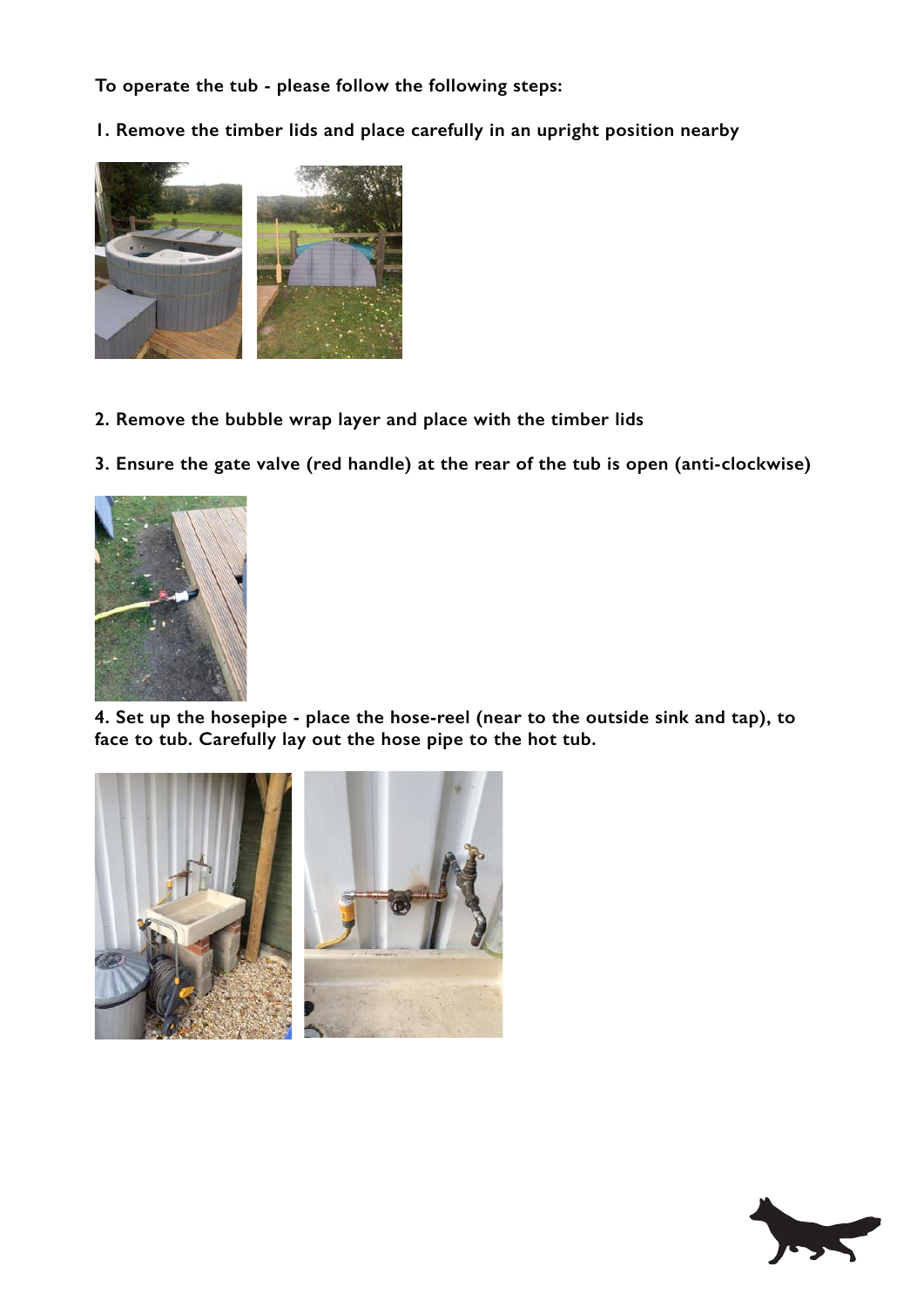**5. Switch on the water by turning the wheel at the sink anti-clockwise. Rinse down the tub, take care as we have quite high water pressure. Wipe the tub with a soft cloth as required.** 



**6. When finished rinsing, turn off the water and let it fully empty out of the drain in the bottom of the tub.** 

**7. Close the gate valve at the rear of the tub by turning the red handle clockwise - it should be hand tight - do not not excessively over-tighten.**

**8. Fully fill the tub, use the timber bracket to hold the hose as shown. (NB it will take approximately 30 minutes to fill the tub to the operating level). Ensure there is at least an 25mm of water above the upper heater outlet. The heater must never be used unless the water is fully covering the top outlet.**



**9. When the tub is full, start the heater lighting procedure. First open the main door and gently rake any residual ash (it should fall through the bars in to the ash pan below. Empty the ash tray into the adjacent metal bin, and carefully replace in the heater.** 



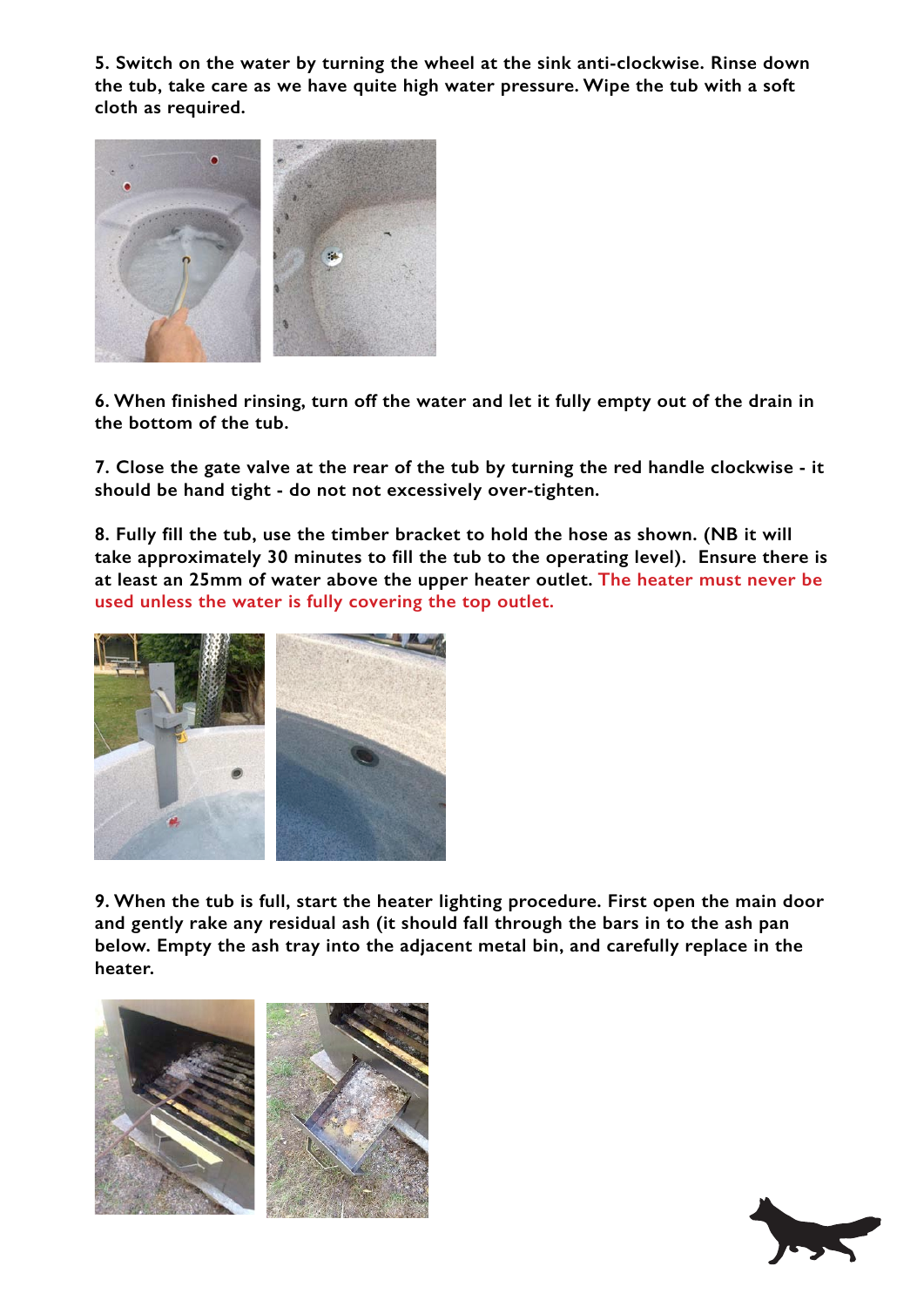**10. Place crumpled paper and kindling onto the centre of the fire-bars and light carefully using matches or a lighter (NB - Firelighters may also be used). Add a few small pieces of timber and when starting to burn well close the firebox door. Ensure the air supply is fully open by sliding the small knob to the side. After a few minutes, open the door to check to fire is burning well and add few more smaller pieces of timber. Wait a few more minutes and if the fire is well established, the box can be filled with the larger logs (NB - place these in the fire-box, do not throw them in).** 



**11. The heater starts to heat water quite quickly and you will notice a pattern in the water in area of the top outlet. The system works by a natural thermo-siphon and does not require a pump. Replace the bubble wrap layer back on the surface of the water and put the timber lids back on, this will retain the heat and allow the tub to come up to temperature more quickly and prevent leaves or other debris falling in.**

**12. Approximately every 30 minutes, move one of the wooden lids a little to one side, lift the edge of the bubble wrap to monitor the temperature using the floating thermometer. Top up the heater with dry wood at intervals. It will require approximately 2 of the net bags and 2 to 3 hours to bring the tub up to bathing temperature.** 



**When the temperature reaches 36 to 38 degrees remove the lids and bubble wrap and use the wooden paddle to full stir the water (mix from side to side and top to bottom). This may lower the overall temperature so as required, replace the bubble wrap layer and allow more time to continue to heat. Once the water is up to temperature ensure the air vents on the heater are fully closed to help prevent overheating.** 

**The heater will continue to provide hot water until the firewood is fully used and the heater gradually cools. Small amounts of timber can be added as required to preserve the temperature at the desired level, but use caution and do not add too much**